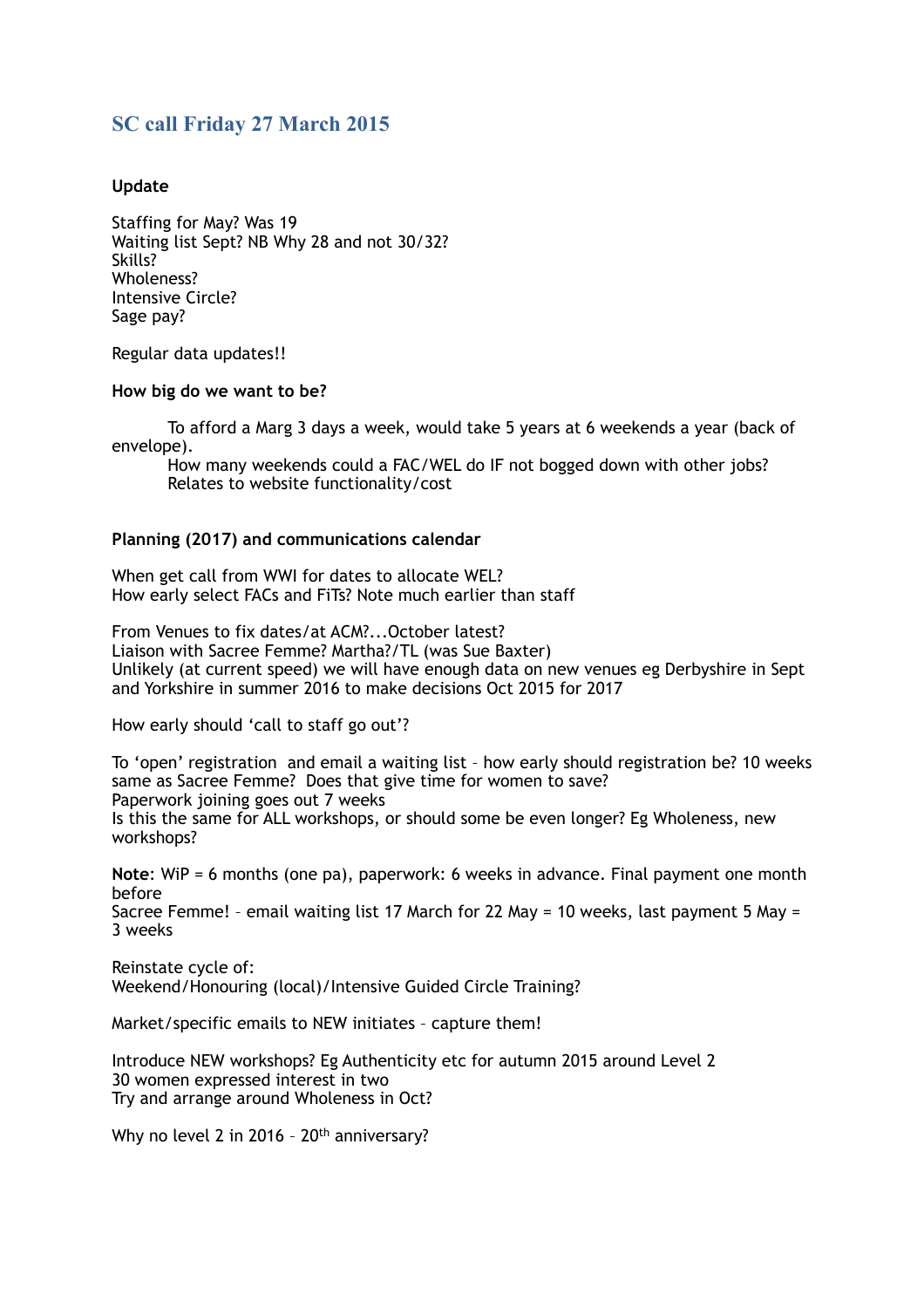NB. Venue search cf Mellon vis a vis my offer to Paula/Martha/Pam and my email to various chains of conference suppliers. Kettlewell

#### **Pricing/policy**

Membership : £25, min £12 rather than £10? Enforce? Major contributor to admin costs

ODST: £30? Same for Skype?

FiT training: £40 (TL trainings?)

**Intensive Guided Circle Training**: £150? Was £100? (2 days non-residential) Too much? = £75/day Do we still do 8 week with guides? How much? Manuals?

## **Weekend £550 = £275/day = WORST VALUE globally**

US \$650-775 =£437 - £521(Hawaii)=£260 max /day. Sacree Femme! 650 Euro = £476

When did we go up from £500? *Which is what we should be nearer*  no early bird? (good) discount for members of open circles eg 10%/£500? Staff board and lodging at £100 vs costs of £150-£200: what do? Staffing US\$ 85-150 = £57-£100 Bursaries per Weekend: number/pot for participants and staff

**Skills £250** (2 days non-residential) *Should be nearer £200? Min 9, max 24* when increased? From what? Basis? = £125 per day US \$315 = £212; Sacree Femme! /Germany 230 Euro =£169 (plus 60 euro for German women board Or: 290Swiss Franc = £203

**Wholeness** – price comparable (4 full days) £725 – when raised? By how much? =£181 per day US\$ 1070/1100 = £719- £739

**Authenticity (1.5 days non-residential)** US \$250 = £168 = £150 per day **Heartfulness (1 day)** US\$170 = £114 per day **Self-love (Fri eve – Sun pm)** in community meeting room find own board  $US$395 = £265 = £135/day$ 

**New Open Circles** Manual/s: £25 (FREE to members) £5 per woman per circle ie £25 for guides per week (5 weeks)? Offer membership?

**Travel expenses** for SC and members, guides but NOT for weekend as staff fee so low vs cost? (include from UK arrival airport?)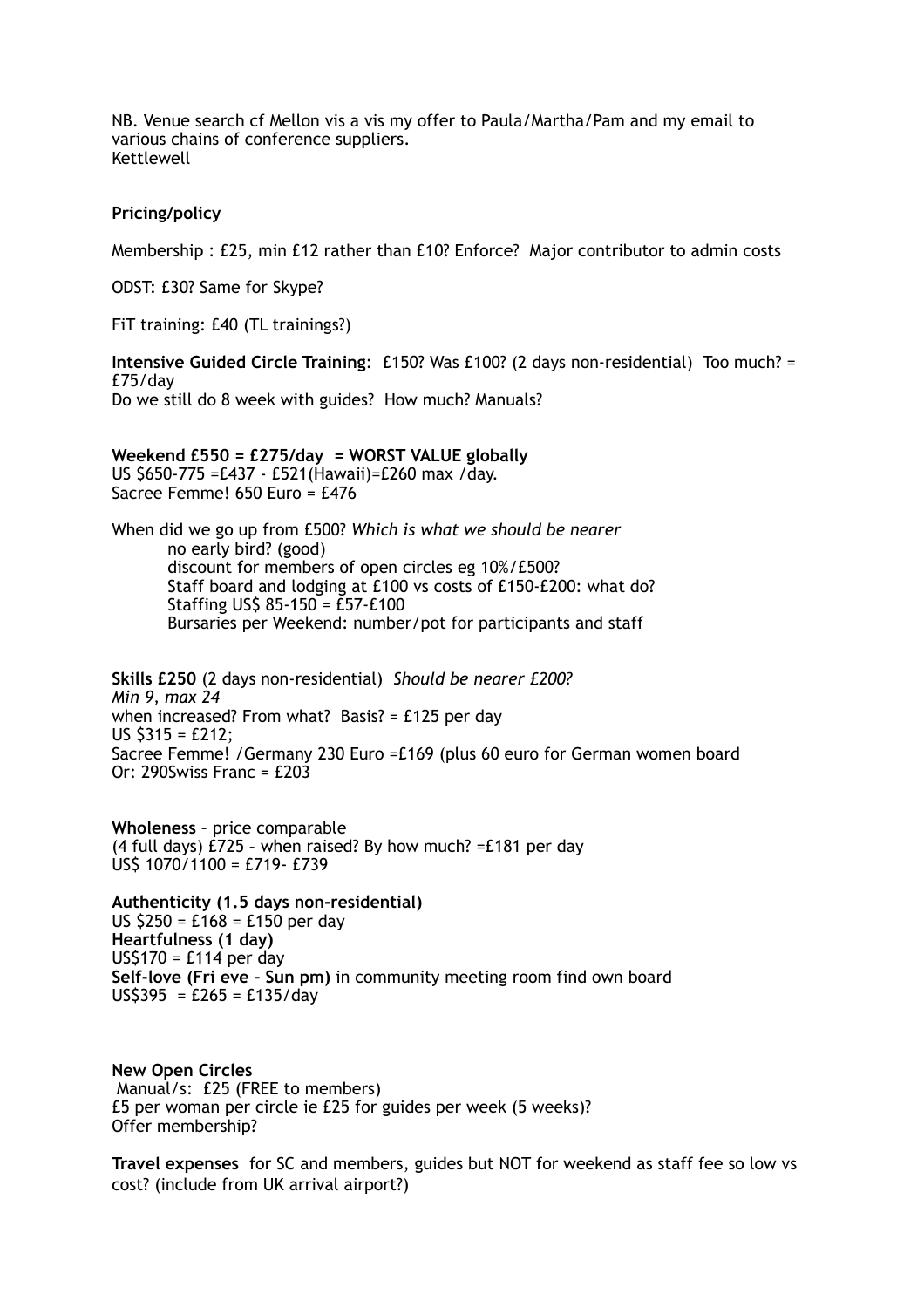### **Data collection**

Are we capturing every woman's email and keeping centrally? Who has access? Who needs access? Why no record of Weekend dates and no.s of women attending by Weekend with no.s of overseas

### **Website: BRIEF and BUDGET**

£5k vs £10k WWI intentions - eg centralisation/functionality Regional/European functional website to amortise costs **Collateral material and budget** New business cards and conversation cards Downloadable pdfs Materials for Celebration (leaflets

#### **Meetings**

Strategy team: TBC May 20/22 ? Winchester area SC plus teams: RACI meeting end May with Jane in Marlow (21/2 days – team building) 2-5 June Invite Alison and 5th SC member?

### **Circles**

Transition Circles – awaiting research from ash and Debbie Open Circles /Woman Within Circles – announce mid May? Or earlier. Ashleigh and Fran – split of responsibilities? Annie role? Recruiting wise women guides Regional organisers eg Debbie for Brighton area Open Circle Manuals – Mellon/Fran/test drive Charge for manuals Charge for guides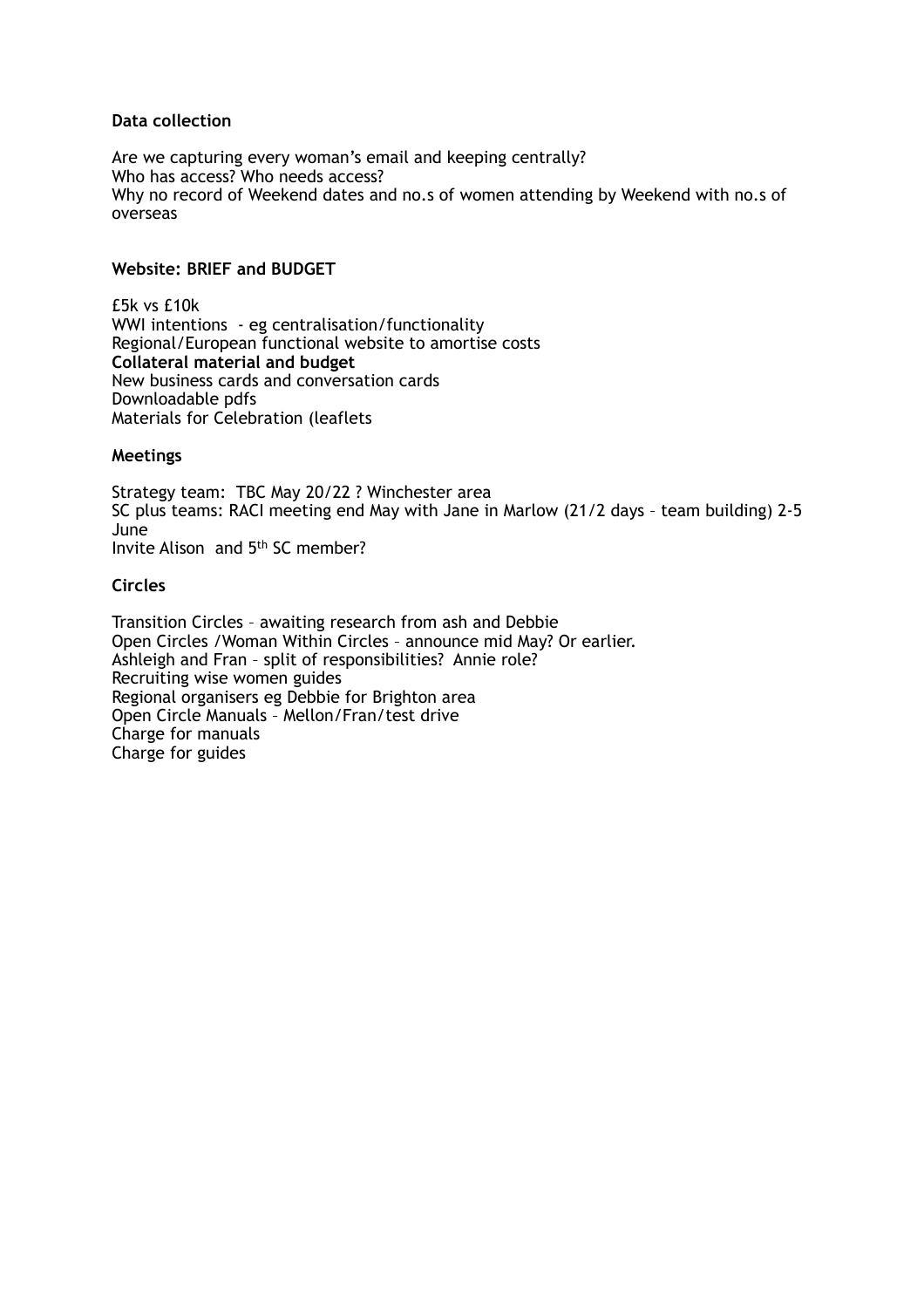# **WWI call Saturday 28 March 2015**

## **Planned agenda: (90 mins)**

Check-in: 2 words 5mins Discussion : 60 mins in 15min sections per region: More effective running of organisation – human and financial (marketing, insurance, registration etc) Branding & marketing New Programming Best practises Other needs Partnering for an empowered web: 20 mins Check-out: 5 mins

#### **Notes**

- 1. Other regions first
- 2. WWI feedback:
	- a. Vision and mission next 3 years
	- b. Business plan and strategy
		- i. how BIG? How FAST?
			- ii. Centralising/de-centralising? Bottom up/top down? Degree of Regional agreement?
		- iii.Role of Circles and monetising?
		- iv. Membership vs Licensing
		- v. Partnership/s? Eg WiP, Shadow Work
	- c. Organisation, culture, environment
		- i. more International/global teams?
		- ii. smaller board
		- iii.true feminine

#### d. New markets/target audiences, product development

- i. Affordability : cheaper
- ii. Weekend more women per weekend?
- iii.How do we access new Workshops, what is required? Are WWI administering on same basis as Skills and Wholeness?
- iv. Coaching
- v. New workshops crone/elders; maidens; mother/daughter etc
- vi.Charity eg womens prisons, students at top Universities, third World links
- e. Marketing & communications plans
	- i. Shared tools eg manuals for Circles
	- ii. Global functional website? Multi-lingual?
	- iii.Global social media and blog (content marketing)
	- iv. Business directory
- f. Marcia: website architecture
- 3. Licencing ONLY if WWI have answers
	- a. Stop royalties, buy out
	- b. Pay flat fees for new workshops/commission workshops
	- c. At least have a declining rate of royalties to Tosi Assoc and stop all others